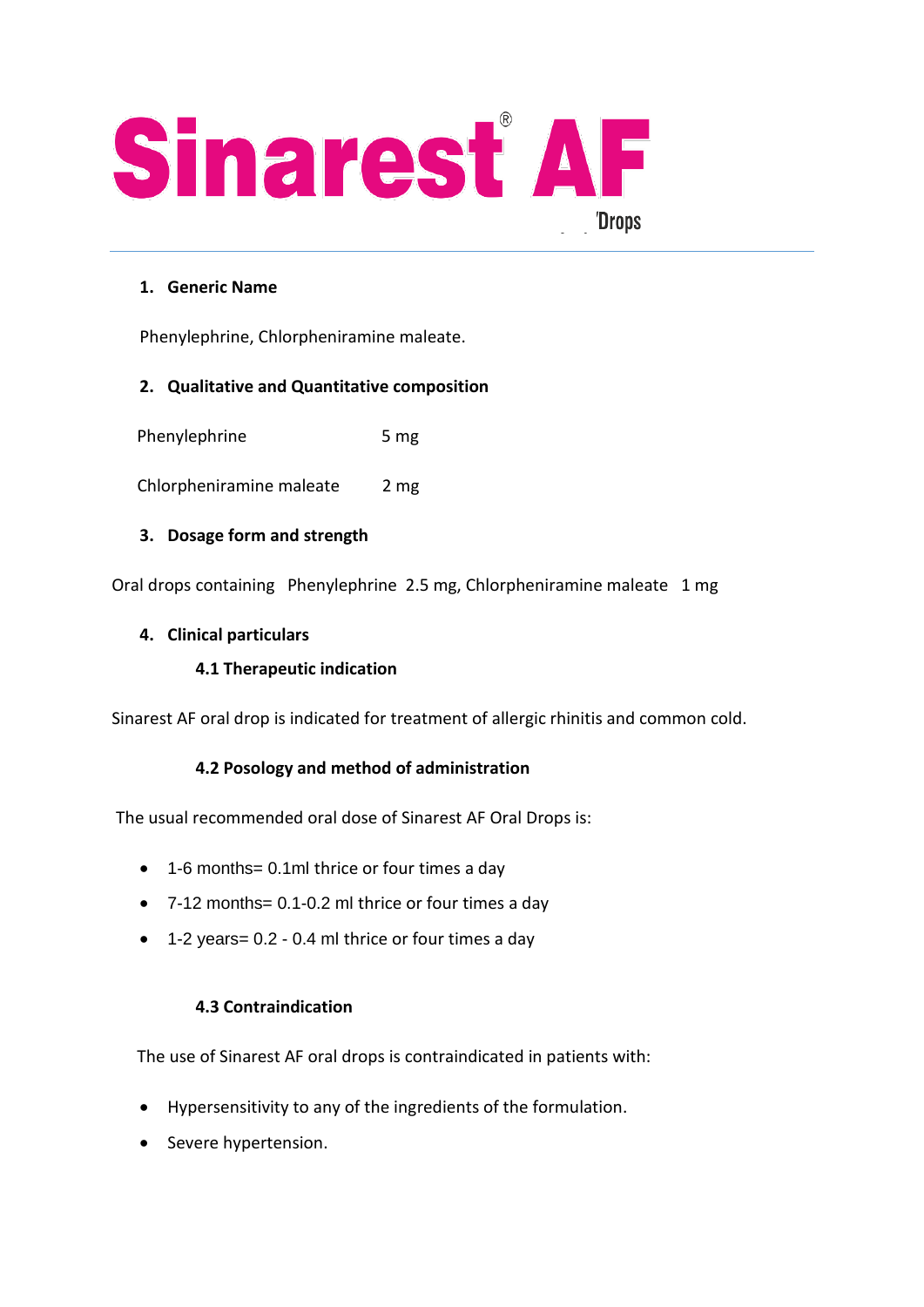### **4.4 Special warnings and precautions for use**

- In case a hypersensitivity reaction occurs which is rare, Sinarest AF oral drops should be discontinued.
- Sinarest AF oral drops should be used with caution in patients with renal or hepatic dysfunction, diabetes mellitus, hyperthyroidism, cardiovascular problems, epilepsy and closed angle glaucoma.

# **4.5 Drug interactions**

**Phenylephrine:** The co-administration of Monoamine Oxidase Inhibitors (MAOIs) or tricyclic antidepressants and an indirect or mixed-acting sympathomimetic may result in a hypertensive crisis and hence such concomitant use is best avoided. Additionally sympathomimetic may reduce the efficacy of beta-blocking and anti-hypertensive drugs.

Not recommended for patients currently receiving or within two weeks of stopping therapy with monoamine oxidase inhibitors.

Digoxin and cardiac glycosides: concomitant use of phenylephrine may increase the risk of irregular heartbeat or heart attack.

**Chlorpheniramine:** Concurrent use of Chlorpheniramine and hypnotics or anxiolytics may cause an increase in sedative effects; therefore medical advice should be sought before taking Chlorpheniramine concurrently with these medicines. Chlorpheniramine inhibits phenytoin metabolism and can lead to phenytoin toxicity. The anti-cholinergic effects of Chlorpheniramine are intensified by MAOIs.

# **4.6 Use in special population**

- Pediatric: Safe.
- Geriatric: Elderly population may be at greater risk for the side-effects.
- Liver impairment: Use with caution.
- Renal failure: Use with caution.
- Pregnancy and lactation: US Food and Drug Administration (FDA) has specified Chlorphenamine maleate as a pregnancy category B drug which indicates that animal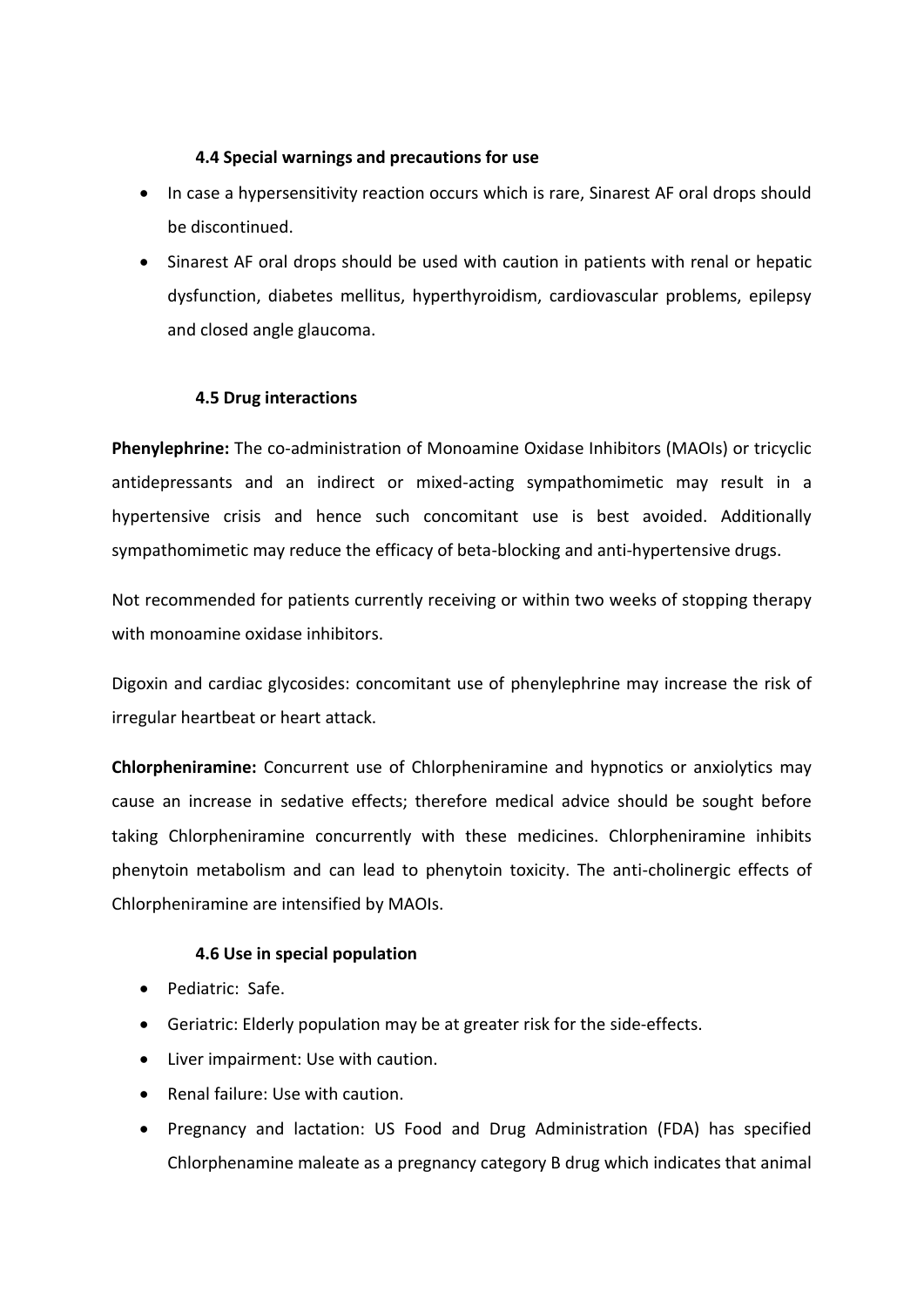and human studies have failed to demonstrate a risk to the fetus in any trimester. Paracetamol has been specified as a pregnancy category C drug which indicates that animal studies show an adverse effect on the fetus but there are no teratogenic studies of Paracetamol in pregnant women. Sinarest is recommended to be taken during pregnancy only under doctor's recommendation.

#### **4.7 Effects on ability to drive and use machine**

It is advisable not to drive or operate machinery when on treatment with Sinarest AF oral drops.

#### **4.8 Undesirable effects**

Sinarest AF syrup is generally well tolerated and adverse events are rare. Anaphylactic reaction ,Thrombocytopenia, Palpitations, Tachycardia, Bradycardia, Tinnitus, Vertigo, Periorbital oedema, Vision blurred , Periorbital swelling, Eye swelling, Conjunctivitis, Nausea, Vomiting Diarrhoea, Dry mouth, Dyspepsia, Constipation, Abdominal pain, Hepatic function abnormal , Decreased appetite, Back pain, Myalgia, Dysuria, Urinary retention, Dyspnoea, Rash, Pruritus , Urticaria, Angioedema, Diabetes insipidus, Metabolic acidosis, Lactic acidosis, Headache, Dizziness.

#### **4.9 Overdose**

There is limited experience of overdose with Sinarest AF oral drops. Initiate general symptomatic and supportive measures in all cases of overdosages where necessary.

#### **5. Pharmacological properties**

### **5.1 Mechanism of action**

Phenylephrine decreases nasal congestion by acting on  $\alpha_1$ -adrenergic receptors in the arterioles of the nasal mucosa to produce constriction; this leads to decreased edema and increased drainage of the sinus cavities.

In allergic reactions an allergen interacts with and cross-links surface IgE antibodies on mast cells and basophils. Once the mast cell-antibody-antigen complex is formed, a complex series of events occurs that eventually leads to cell-degranulation and the release of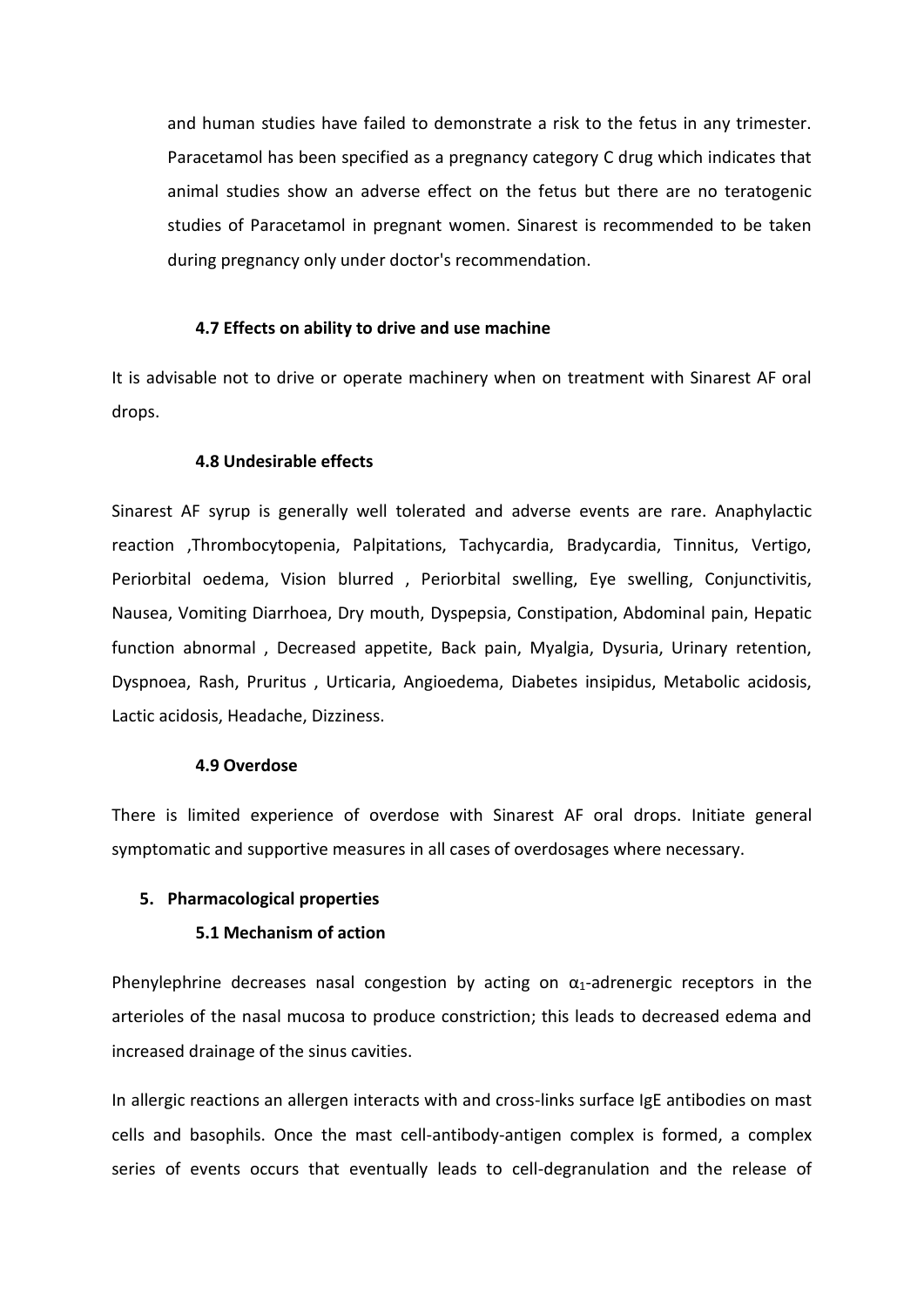histamine (and other chemical mediators) from the mast cell or basophil. Once released, histamine can react with local or widespread tissues through histamine receptors. Histamine, acting on H<sub>1</sub>-receptors, produces pruritis, vasodilatation, hypotension, flushing, headache, tachycardia, and bronchoconstriction. Histamine also increases vascular permeability and potentiates pain. Chlorpheniramine maleate binds to the histamine H1 receptor. This block the action of endogenous histamine, which subsequently leads to temporary relief of the negative symptoms brought on by histamine.

#### **5.2 Pharmacodynamic properties**

Phenylephrine is a powerful vasoconstrictor. It is used as a nasal decongestant and cardiotonic agent. Phenylephrine is a postsynaptic α1-receptor agonist with little effect on β-receptors of the heart. Parentral administration of Phenylephrine causes a rise in systolic and diastolic pressures, a slight decrease in cardiac output, and a considerable increase in peripheral resistance; most vascular beds are constricted, and renal, splanchnic, cutaneous, and limb blood flows are reduced while coronary blood flow is increased. Phenylephrine also causes pulmonary vessel constriction and subsequent increase in pulmonary arterial pressure. Vasoconstriction in the mucosa of the respiratory tract leads to decreased edema and increased drainage of sinus cavities.

Chlorpheniramine maleate is a histamine H1 antagonist of the alkylamine class. It competes with histamine for the normal H1-receptor sites on effector cells of the gastrointestinal tract, blood vessels and respiratory tract. It provides effective, temporary relief of sneezing, watery and itchy eyes, and runny nose due to hay fever and other upper respiratory allergies.

#### **5.3 Pharmacokinetic properties**

Phenylephrine has low oral bioavailability owing to irregular absorption and first-pass metabolism by monoamine oxidase in the gut and liver. When injected subcutaneously or intramuscularly it takes 10 to 15 minutes to act; subcutaneous and intramuscular injections are effective for up to about 1 hour and up to about 2 hours, respectively. Intravenous injections are effective for about 20 minutes. Systemic absorption follows topical application.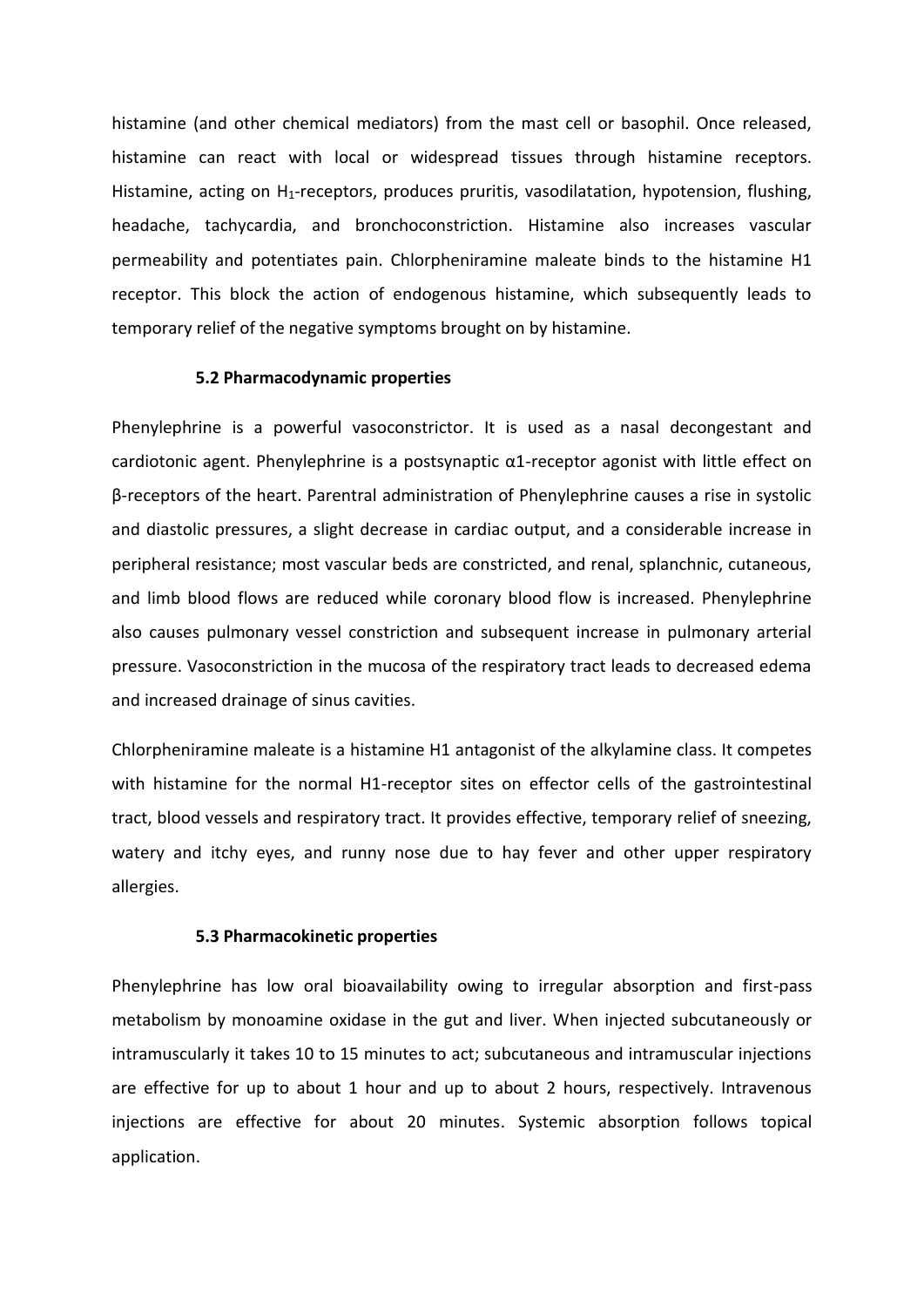Chlorphenamine maleate is absorbed relatively slowly from the gastrointestinal tract, peak plasma concentrations occurring about 2.5 to 6 hours after oral doses. Bioavailability is low, values of 25 to 50% having been reported. Chlorphenamine appears to undergo considerable first-pass metabolism. About 70% of Chlorphenamine in the circulation is bound to plasma proteins. There is wide inter individual variation in the pharmacokinetics of Chlorphenamine; values ranging from 2 to 43 hours have been reported for the half-life. Chlorphenamine is widely distributed in the body, and enters the CNS. Chlorphenamine maleate is extensively metabolised. Metabolites include desmethyl- and didesmethylchlorphenamine. Unchanged drug and metabolites are excreted primarily in the urine; excretion is dependent on urinary pH and flow rate. Only trace amounts have been found in the faeces. Duration of action of 4 to 6 hours has been reported; this is shorter than may be predicted from pharmacokinetic parameters. More rapid and extensive absorption, faster clearance, and a shorter half-life have been reported in children.

#### **6. Nonclinical properties**

#### **6.1 Animal Toxicology or Pharmacology**

NA.

### **7. Description**

Phenylephrine is in a class of medications called nasal decongestants. Its chemical name is hydrogen 3-[(1R)-1-hydroxy-2-(methylamino)ethyl] phenol chloride and its structural formula is:



Its empirical formula is  $C_9H_{13}NO_2$  $C_9H_{13}NO_2$  $C_9H_{13}NO_2$ , and its molecular weight is 167.2 g/mol.

Chlorpheniramine maleate is in a class of medications called antihistamines. Its chemical name is(2Z)-but-2-enedioic acid; [3-(4-chlorophenyl)-3-(pyridin-2-yl)propyl] dimethylamine and its structural formula is :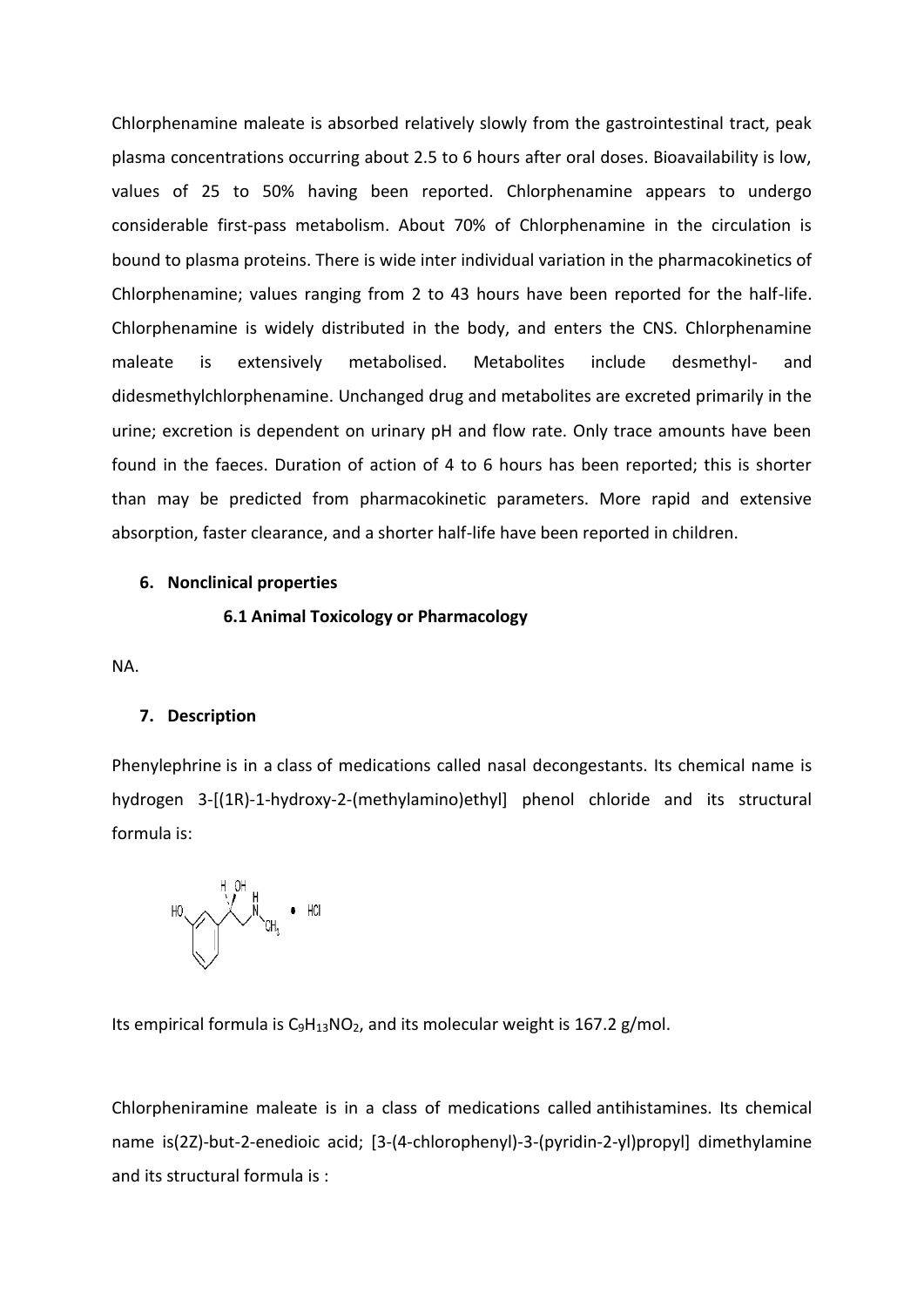

Its empirical formula is  $C_{16}H_{19}CIN_2.C_4H_4O_4$  or  $C_{20}H_{23}CIN_2O_4$  and its molecular weight is 390.9.

# **8. Pharmaceutical particulars 8.1 Incompatibilities**

There are no known incompatibilities.

### **8.2 Shelf-life**

36 months.

### **8.3 Packaging Information**

Sinarest AF oral drops are available in bottles of 15 ml.

# **8.4 Storage and handling instructions**

Store below 30 °C in a dark and dry place.

### **9. Patient Counselling Information**

### **9.1 Adverse Reactions**

Refer part 4.8

### **9.2 Drug Interactions**

Refer part 4.5

**9.3 Dosage**

Refer part 4.2

**9.4 Storage**